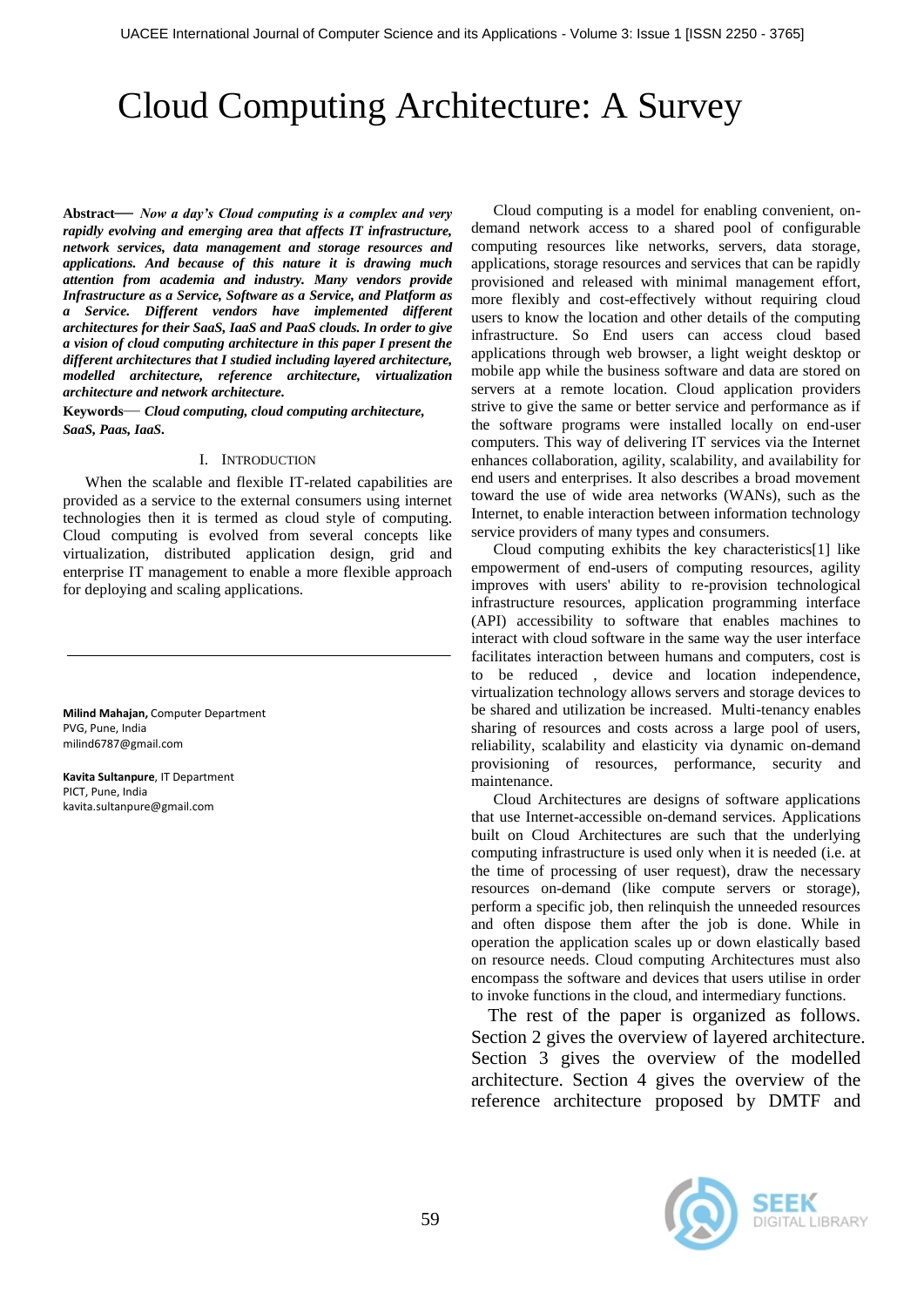NIST. Section 5 gives the overview of virtualization architecture. Section 6 gives the overview of network architecture. Section 7 concludes the paper.

## II. LAYERED ARCHITECTURE

Cloud computing can describe services being provided at any of the traditional layers from hardware to applications and typically divided into three levels of service offerings[2][3]: Software as a Service (SaaS), Platform as a Service (PaaS), and Infrastructure as a service (IaaS). These levels support virtualization and management of differing levels of the solution stack. Fig. 1 shows layered architecture of cloud computing.

## *A. Software as a Service(SaaS)*

Software as a service features a complete application offered as a service OnDemand. A single instance of the software runs on the cloud and services multiple end users or client organizations in their own data center. Some SaaS providers run on another cloud provider.'s PaaS or IaaS service offerings. Some of the well known SaaS examples are Oracle CRM OnDemand, Salesforce.com, and Netsuite.

## *B. Platform as a Service(PaaS)*

Platform as a Service (PaaS) is an application development and deployment platform that encapsulates a layer of software and delivers as a service to developers over the Web. It facilitates development and deployment of applications without the cost and complexity of buying and managing the underlying infrastructure, providing all of the facilities required to support the complete life cycle of building and delivering web applications and services entirely available from the Internet. This platform consists of infrastructure software, and typically includes a database, middleware and development tools. A virtualized and clustered grid computing architecture is often the basis for this infrastructure software. Someone using PaaS would see an encapsulated service that is presented to them through an API. For example, Google AppEngine is a PaaS offering where developers write in Python or Java. EngineYard is Ruby on Rails. Sometimes PaaS providers have proprietary languages like force.com from Salesforce.com and Coghead, now owned by SAP.

*C. Infrastructure as a Service(IaaS)*

Infrastructure as a Service (IaaS) is the delivery of basic hardware (server, switches, routers storage and network), and associated software (operating systems virtualization technology, file system), as a service over the network. Unlike PaaS services, the IaaS provider does very little management other than keep the data center operational and users must deploy and manage the software services themselves--just the way they would in their own data center. Some of the examples of IaaS are Amazon Web Services Elastic Compute Cloud (EC2) and Secure Storage Service (S3).





## III. MODELLED ARCHITECTURE

When moving from a standard enterprise application deployment model to one based on cloud computing, there are many considerations for cloud computing architects to make. IT organizations can choose to deploy applications on public, private, or hybrid clouds, each of which has its trade-offs. The terms *public*, *private*, and *hybrid*  [3] do not dictate location. Fig. 2 shows modelled architecture.

## *A. Public Cloud*

Public clouds are run by third parties, and applications from different customers are likely to be mixed together on the cloud's servers, storage systems, and networks. Public clouds are most often hosted away from customer premises, and they provide a way to reduce customer risk and cost by providing a flexible, even temporary extension to enterprise infrastructure.

## *B. Private Cloud*

Private clouds are built for the exclusive use of one client, providing the utmost control over data, security, and quality of service. The company owns the infrastructure and has control over how applications are deployed on it. Private clouds may be deployed in an enterprise datacenter, and they

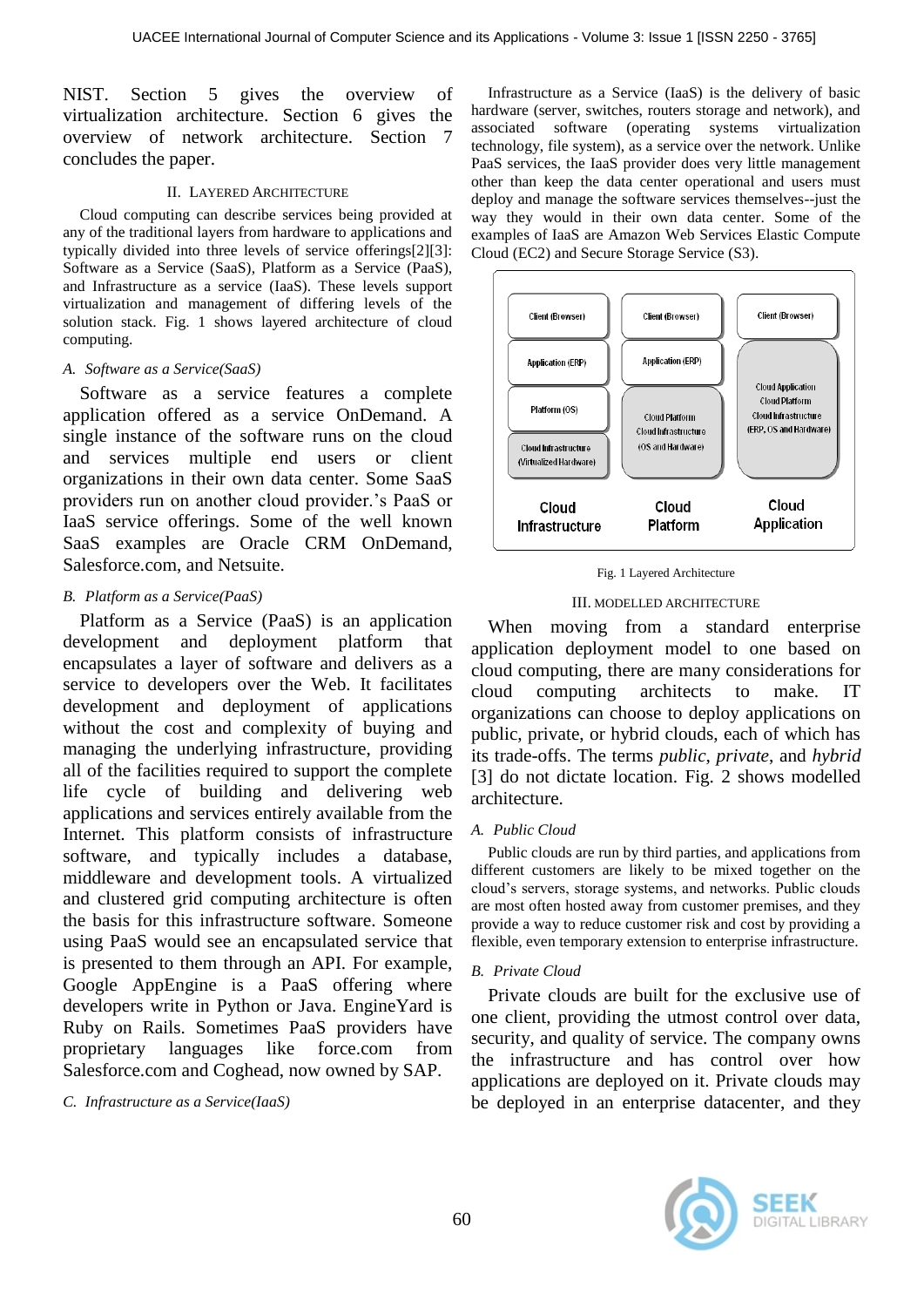also may be deployed at a colocation facility. Private clouds can be built and managed by a company's own IT organization or by a cloud provider.

## *C. Hybrid Cloud*

Hybrid clouds combine both public and private cloud models. They can help to provide on-demand, externally provisioned scale. The ability to augment a private cloud with the resources of a public cloud can be used to maintain service levels in the face of rapid workload fluctuations. A hybrid cloud also can be used to handle planned workload spikes, and to perform periodic tasks that can be deployed easily on a public cloud. Hybrid clouds introduce the complexity of determining how to distribute applications across both a public and private cloud.



#### Fig. 2 Modelled Architecture

## IV. ENTERPRISE ARCHITECTURE

Cloud services are one of the emerging trends in enterprise services [14]. Enterprise cloud services provide different types of services, for example, Business Process, Application, Platform, Infrastructure, Security and, of course, Integration as a Service. Enterprise cloud service framework is shown in Fig. 3 the enterprise cloud framework at a high level has business services and the mapping of them as part of a private, public, and community or hybrid cloud. Security and other services are layered upon these business services. Governance of enterprise services plays an important role as these services are segregated from the main

enterprise. The service layers are to be defined in terms of strategy, designing, deployment, operation and termination.



Fig. 3 Enterprise Service Architecture

#### V. REFERENCE ARCHITECTURE

There are two reference cloud architecture models [4], [5], [6], [7] proposed by two cloud computing standard organizations DMTF and NIST. These are DMTF Reference Architecture and NIST Reference Architecture.

## *A. DMTF Cloud Reference Architecture*

The DMTF cloud architecture consists of three primary actors, or organizations, and a set of interfaces that uniquely describe how the actors interact to meet cloud service objectives. The *cloud service consumer* represents the end user i.e. an organization or an enterprise that subscribes to one or more cloud services. It interacts with the cloud services via user and programming interfaces. The *cloud service provider*  delivers services to consumers. The scope of responsibility varies depending on the type of cloud service offering. The *cloud service developer* designs and implements service components, creating services using DMTF service templates, which are then provisioned or installed in the cloud. The DMTF reference architecture includes a provider interface layer, which specifies how the cloud service developer and consumer interact with the cloud service provider. This architecture differentiates between service endpoints that accept messages over a protocol based on some message exchange pattern, the data elements and operations that an interface can support. DMTF profiles represent extensions of the provider interfaces and artifacts, or combinations of them. The profiles provide the means to handle special cases, such as those of interest to a security manager or a contract billing administrator. Fig 4 illustrates high-level interactions between the actors to provide the cloud services in the DMTF framework.

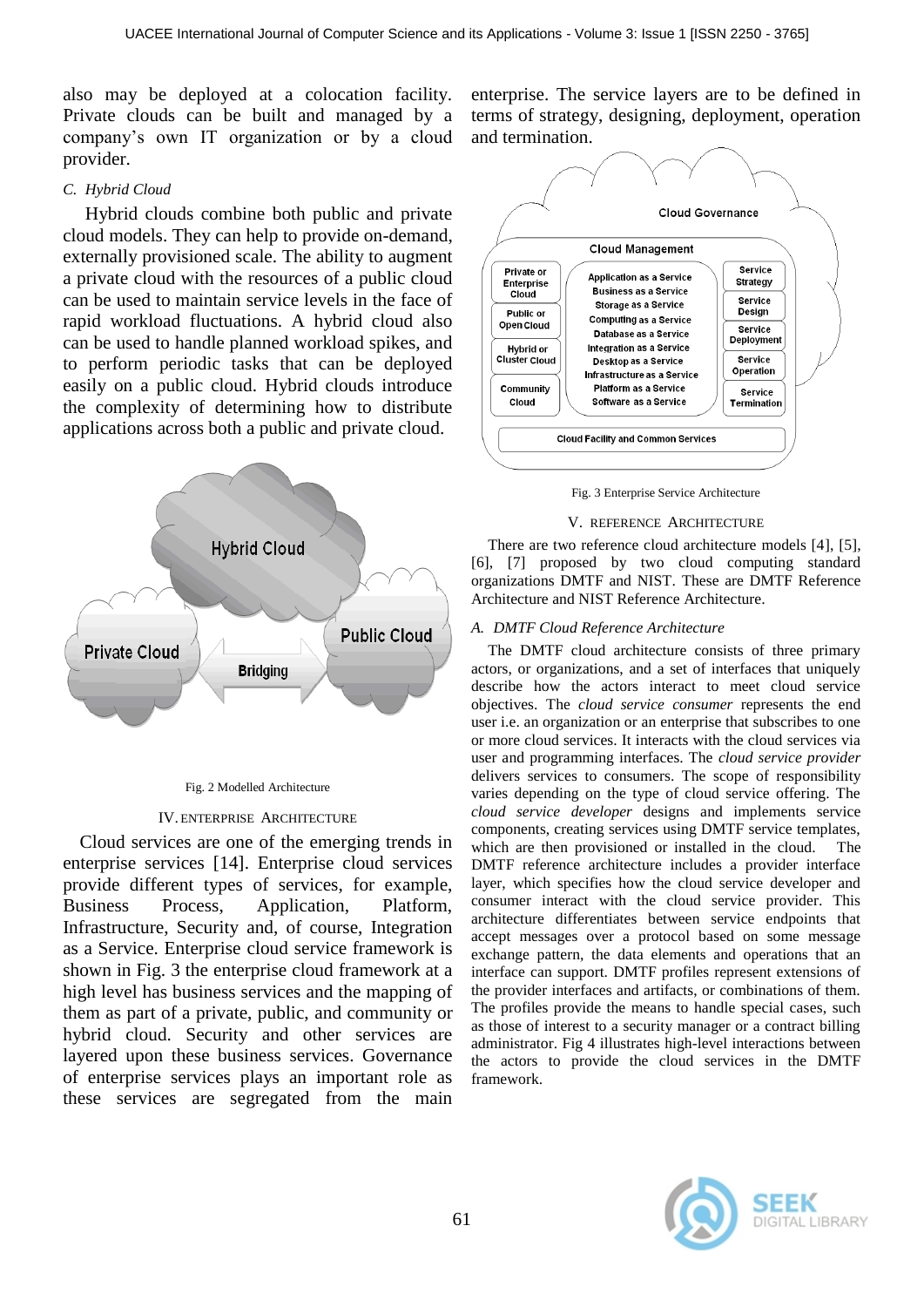

Fig. 4 DMTF Proposed Reference Architecture

#### *B. NIST Reference Architecture*

The NIST cloud reference architecture consists of five major actors or organizations and three types of cloud services. Each actor performs a set of assigned tasks and interacts with other actors to provide, maintain, and manage cloud services. The *cloud consumer* represents an individual or organization that can request services from one or more *cloud providers*  using a *cloud broker* as an intermediary. The architecture supports three types of consumers consistent with the three types of service: SaaS consumers request applications; PaaS consumers develop, test, deploy, and manage applications hosted in the cloud; and IaaS consumers install, manage, and monitor services. The cloud broker represents an individual or organization that manages the use, performance, and secured delivery of cloud services to consumers. A *cloud carrier*  represents an organization that provides an access network to the cloud infrastructure for hardware and storage devices. The cloud provider represents an organization responsible for making a service available to cloud consumers. A cloud provider sets up SLAs with cloud carriers and cloud consumers. The *cloud auditor* represents an individual or organization that performs independent assessments of the cloud provider's services, information systems operations, performance, and security on behalf of the cloud consumer. Fig. 5 illustrates high-level interactions between the major actors in the NIST framework for providing cloud services.

### VI. VIRTUALIZATION ARCHITECTURE

Virtualization [11] was first invented and popularized by IBM in the 1960s, to run multiple software contexts on its mainframe computers. Because of server usage concerns it regained popularity in the past decade in data centres. Data centres and web farms consisted of multiple physical servers. A hypervisor[8] is implemented on a server either directly running over the hardware as shown in Fig. 6 called as *Type 1* 

*hypervisor* [9] or running over an *operating system* (OS) as shown in Fig. 7 called as *Type 2 hypervisor* [9]. The hypervisor supports the running of multiple VMs, scheduling of the VMs [12] and providing them a unified and consistent access to the CPU, memory, and I/O resources on the physical machine. A VM typically runs an operating system and applications. The applications are not aware that they are running in a virtualized environment, so they do not need to be changed to run in such an environment. The OS inside the VM may be virtualization aware and require modifications to run over a hypervisor and such a scheme is known as paravirtualization.



Fig. 5 NIST Proposed Reference Architecture



Fig. 6 Type1 Hypervisor

#### VII. NETWORK ARCHITECTURE

The cloud can be treated as a large data center run by an external entity providing the capability for elasticity, ondemand resources, and per-usage billing. Data-center